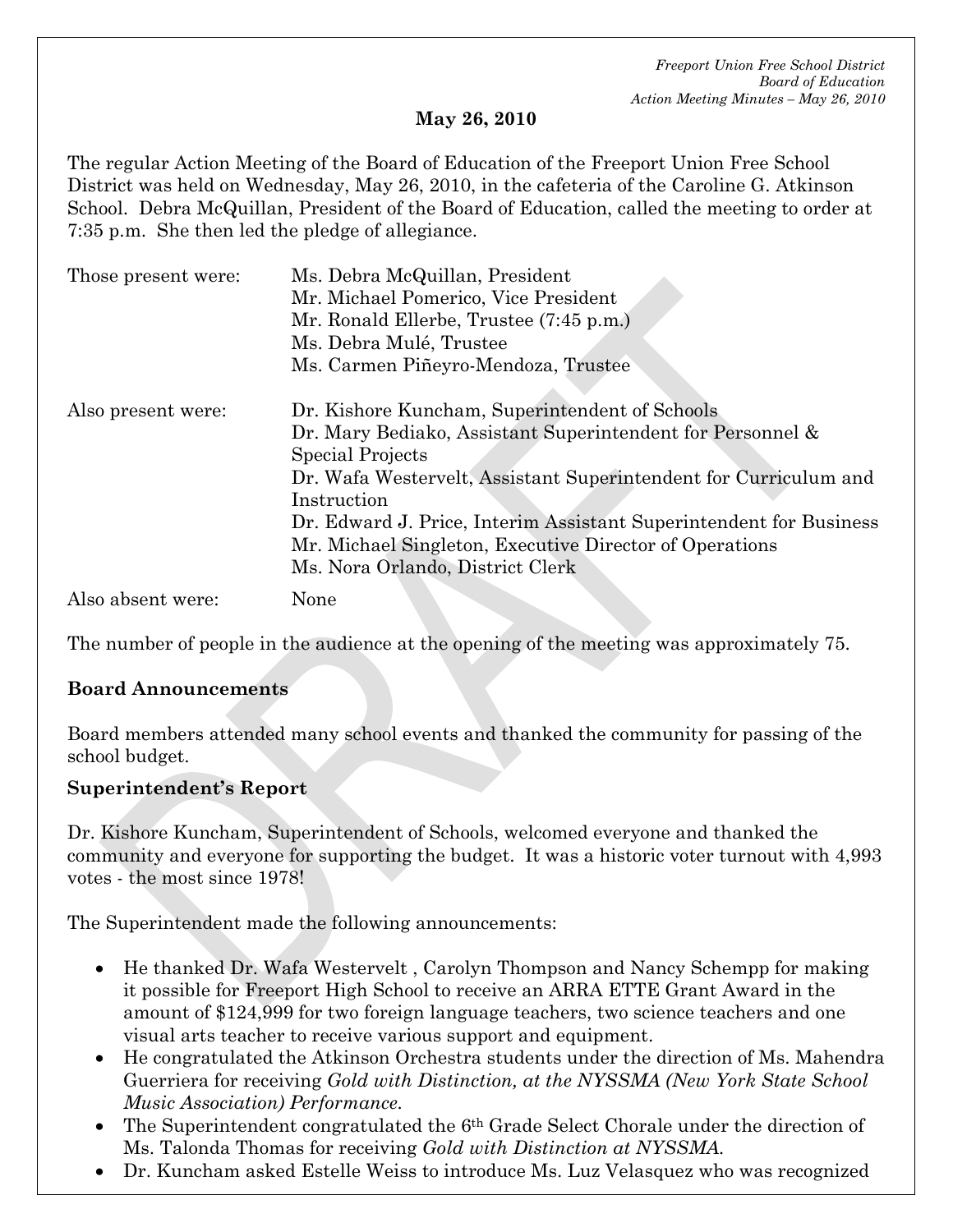- for being Outstanding Adult Education Teacher by The New York State Continuing Community Educators (NYACCE). Ms. Velasquez thanked the community and Board of Education.
- The Superintendent introduced two Student Government representatives, Carissa Roca and Victoria Mulé to give the monthly High School Report. He wished Carissa good luck in her future endeavors as she graduates from Freeport High School.
- On May 6th, Ms. Paula Lein, Principal of Archer Street School, was the recipient of the "2010 Nassau BOCES Education Partner" Award. A short video was viewed by all.
- At this time Ms. Linda Carter was asked to recognize Mr. Frank Tucker as the "Unsung Hero" from the Atkinson School, who has done so many wonderful things for the community and children in the district for many years.

The Superintendent congratulated the following students:

- Jean-Carlos DeLeon for winning the Covanta Energy Poster Competition.
- Haydee Bonilla from Freeport High School for earning the *Leadership Award* from the Art Supervisors Association.
- Tyler Mason-Draffen of Freeport High School for earning the *Leadership Award* from NYSCAME.
- The Chamber Orchestra of Dodd Middle School earned Gold, at the NYSSMA Performance.

Ms. Carter introduced the 6th graders who performed an excerpt from "Romeo & Juliet."

## **Questions from the Public**

The public is given the opportunity to address the Board of Education on any items for action on this agenda. Each speaker will be allowed to address the Board once, for a maximum of four minutes.

The Board of Education and/or the Administration may respond at the conclusion of the question and comment portion of the meeting, or they may respond, in writing, at a later date.

#### **Items for Action Acceptance of the Minutes**

On a motion by Mr. Pomerico and a second by Mr. Ellerbe, the following items were approved on a Consent Agenda. The vote was: McQuillan, Pomerico, Ellerbe, Mulé, and Piñeyro-Mendoza.

### **Acceptance of the Minutes**

**BE IT RESOLVED** that the Board of Education of the Freeport Union Free School District hereby accepts the minutes of the following meetings as written: **April 20, 2010, May 5, 2010, and May 18, 2010**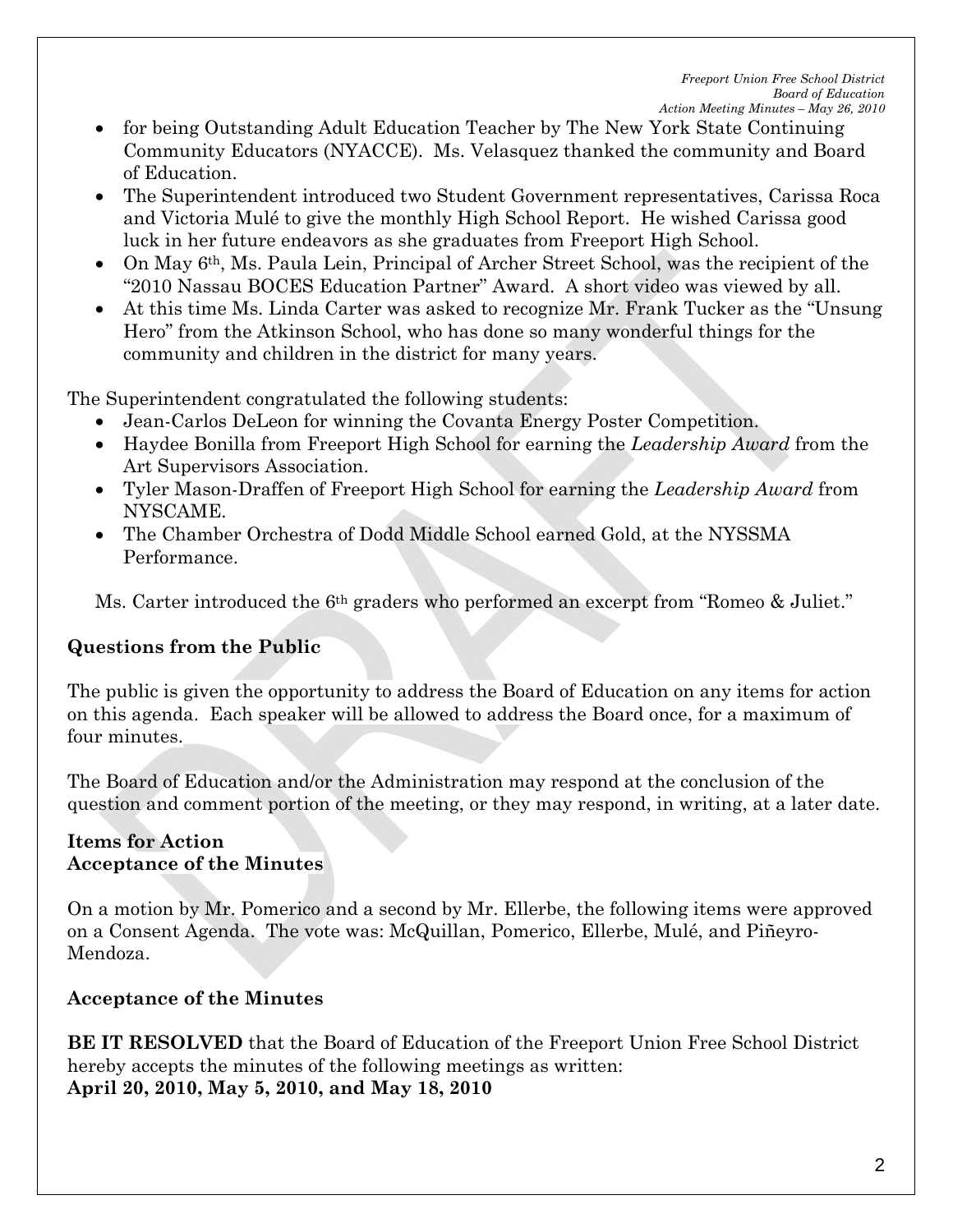## **Personnel**

#### **Leave of Absence**

**BE IT RESOLVED**, that the Board of Education of the Freeport Union Free School District hereby grants a request for leave of absence as listed below:

- 1. **Amy Goldberg**, Elementary Teacher, effective May 6, 2010 through June 30, 2010, for childcare.
- 2. **Barbara Perciballi**, 10 month Typist Clerk, extension of a leave through June 30, 2010, for family illness.
- 3. **Tiffany Leotaud-Shinkonde**, full-time Teaching Assistant, effective June 14, 2010 through June 30, 2010, for personal reasons.
- 4. **Rachel Dengel**, Elementary Teacher, effective March 25, 2010 through June 30, 2010, for childcare.
- 5. **Alejandrina Miranda**, full-time teaching Assistant, effective April 6, 2010 through June 30, 2010, for health reasons.
- 6. **Andrea Parisi**, Reading Teacher, effective June 1, 2010 through June 30, 2010, for childcare.

## **Personnel**

### **Resignation of Staff**

**BE IT RESOLVED**, that the Board of Education of the Freeport Union Free School District hereby accepts the letter(s) of resignation from the following staff members as listed below:

- 1. **Sara Rennett**, full-time Teaching Assistant, effective August 3, 2010, for personal reasons.
- 2. **Diane Miller,** Elementary Teacher, effective August 31, 2010, for personal reasons**.**
- 3. **Amy Goldberg**, Elementary Teacher, effective June 30, 2010, personal reasons.
- 4. **Linda Stuerzel,** Cook, effective August 31, 2010, to accept another position in the District.
- 5. **Michelle L. Coletta,** full-time Teaching Assistant, effective May 21, 2010, to accept a teaching position in another District.
- 6. **Agatha Caggia,** Physical Therapist, effective May 7, 2010, for personal reasons.
- 7. **Melissa Sagarese,** part-time Teaching assistant, effective April 16, 2010, for personal reasons.
- 8. **Gavin Adams**, English Teacher, effective August 31, 2010**,** for personal reasons.
- 9. **Michele Fariello,** Reading Teacher, effective August 31, 2010**,** for personal reasons.
- 10.**Leticia Gelin**, Permanent Substitute, effective May 4, 2010, for personal reasons.
- 11.**Michael Mazzotta**, Special Education Teacher, effective August 31, 2010**,** for personal reasons.
- 12.**Kelly Ramos,** Library Media Specialist, effective June 25, 2010, for personal reasons.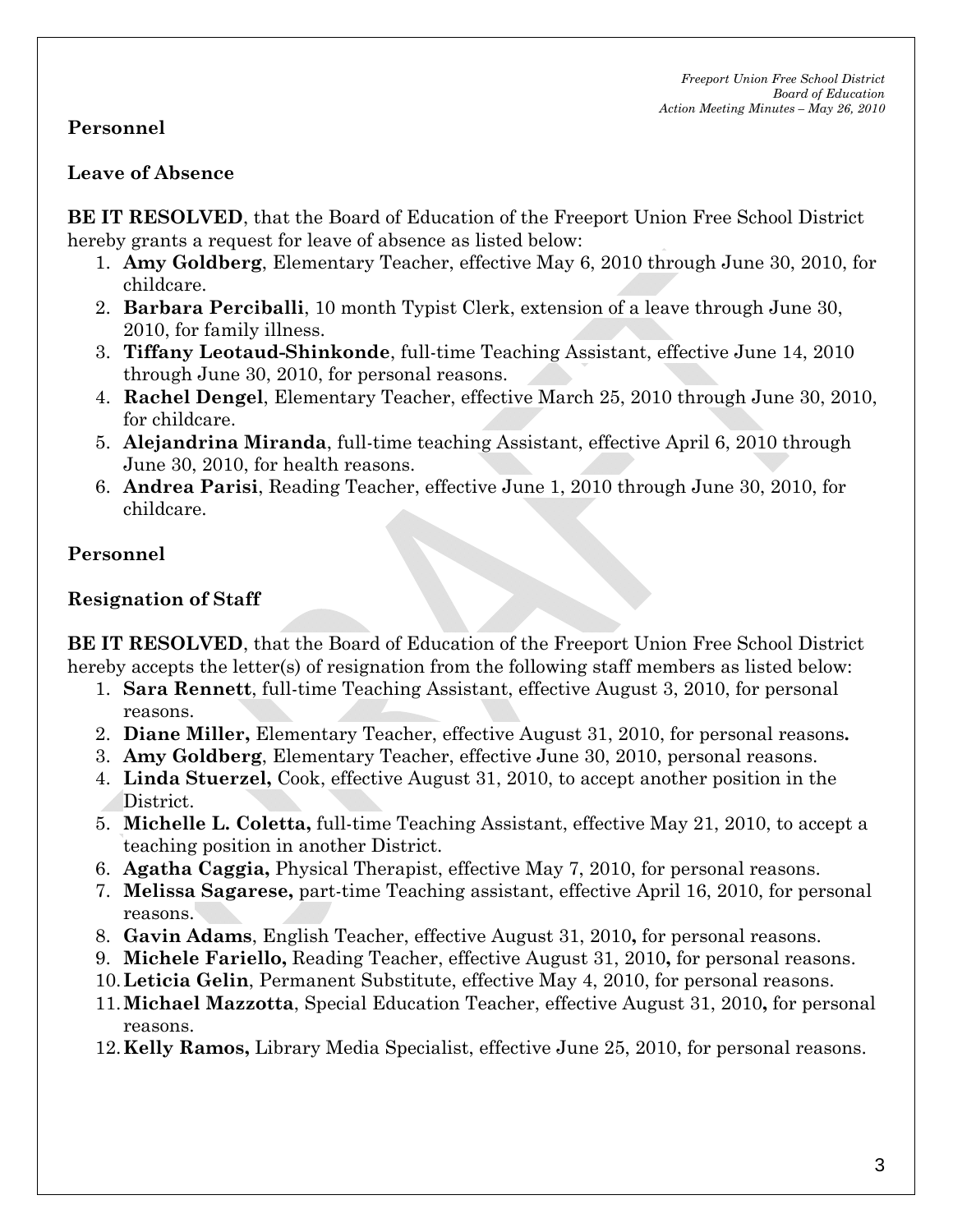# **Appointment of Non-Instructional Staff**

**BE IT RESOLVED**, that the Board of Education of the Freeport Union Free School District hereby appoints the individuals as listed, in accordance with Civil Service Rules and Regulations.

- 1. **Linda Stuerzel,** Cook Manager**, (**replacing T. Gentils, retired**)** a probationary appointment for 26 weeks upon Civil Service approval, effective September 1, 2010. Compensation will be according to the Cafeteria Schedule at \$34,071.44. Assignment: FHS.
- 2. **Jose Deleon,** 10 Month Cleaner, (replacing F. Mayer, change of status) a probationary appointment effective May 3, 2010 for 26 weeks upon Civil Service approval. Compensation will be according to the Custodial Salary Schedule at \$18,593. Assignment: Dodd.

## **Education**

## **CSE/CPSE Minutes**

**BE IT RESOLVED,** that the Board of Education of the Freeport Union Free School District hereby accepts the minutes of the meetings of the Committee on Special Education and the Committee on Preschool Special Education for the following dates:

February 23, 2010; March 11, 12, 15, 16, 18, 19, 22, 23, 25, 26, 29, 2010; April 7, 8, 12, 13, 14, 15, 16, 19, 20, 22, 23, 26, 27, 28, 29, 30, 2010; May 3, 4, 5, 6, 10, 11, 12, 2010

On a motion by Ms. Piñeyro-Mendoza and a seconded by Ms. Mulé, the following items were approved:

**Other Items for Action Personnel** 

**Retirement of Staff** 

**BE IT RESOLVED,** that the Board of Education of the Freeport Union Free School District hereby accepts the letter of resignation for the purpose of retirement from the following staff member as listed:

**Marion J. Bencivenga**, English Teacher, effective June 30, 2010 after serving the children of Freeport for more than 32 years.

**Doris Maccarrone**, Business teacher, effective June 30, 2010 after serving the children of Freeport for more than 26 years.

**David Gorin**, Music Teacher, effective June 30, 2010, after serving the children of Freeport for more than 17 years.

**Carla F. Newman**, full-time Teaching Assistant, effective July 20, 2010, after serving the children of Freeport for more than 25 years.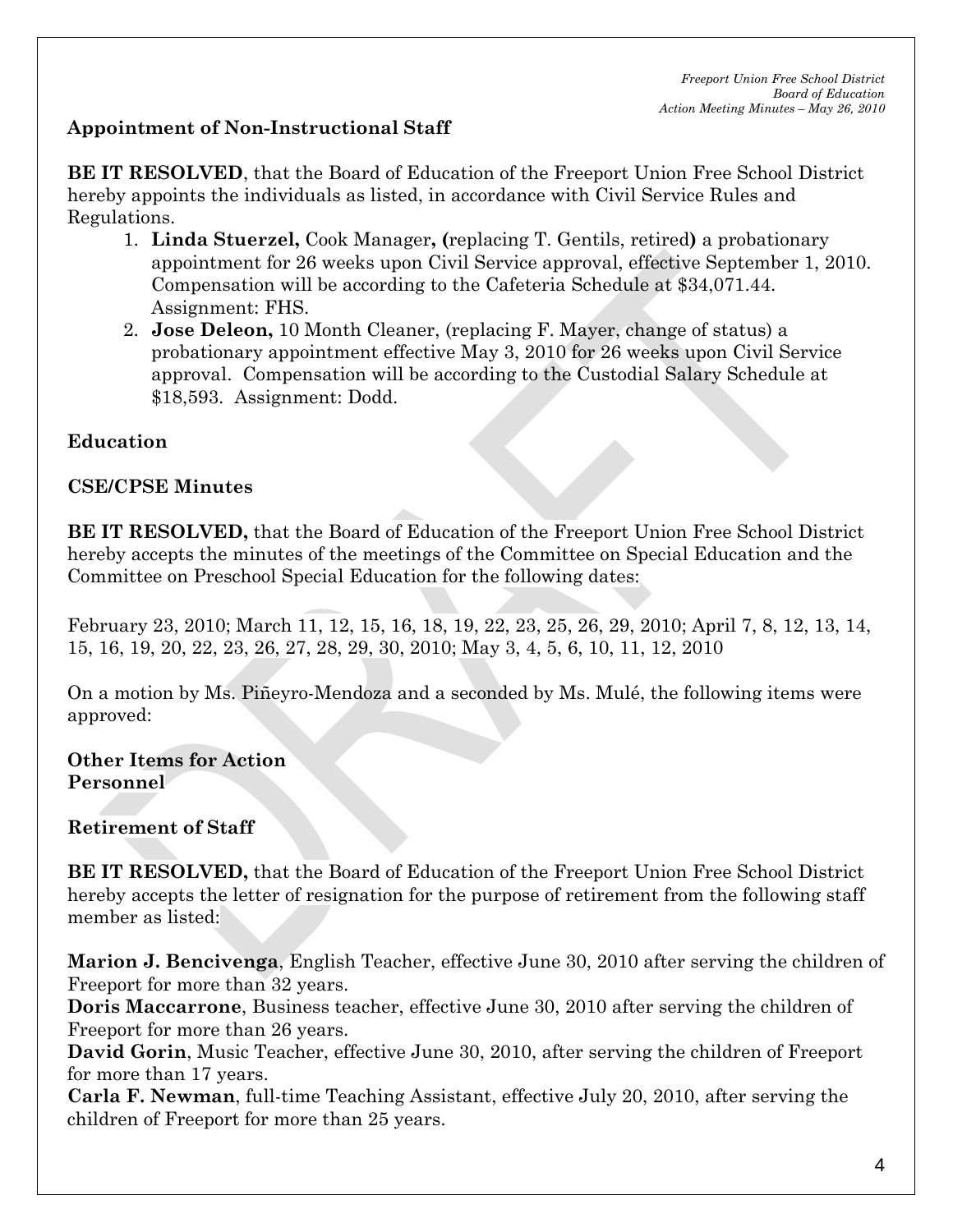The vote was unanimous; Ellerbe, McQuillan, Mulé, Piñeyro-Mendoza, and Pomerico.

On a motion by Ms. Mulé and a seconded by Mr. Ellerbe, the following items were approved:

#### **Finance**

#### **Change Order EXCEL Emergency Lighting Upgrade at Giblyn School, Bayview Avenue School and Freeport High School**

**BE IT RESOLVED,** that the Board of Education of the Freeport Union Free School District hereby approves the following change orders for the EXCEL Emergency Lighting upgrades at Giblyn School, Bayview Avenue School, and Freeport High School by Power Up Electrical Contract Corporation:

| Change        | Amount      |  |
|---------------|-------------|--|
| Order         |             |  |
| X-101 HS      | $(\$2,992)$ |  |
| X-102 HS      | \$2,374.83  |  |
| X-103 HS      | \$617.17    |  |
| X-101 Bayview | $(\$2,057)$ |  |
| X-102 Bayview | \$129       |  |
| X-103 Bayview | \$1,928     |  |
| X-101 Giblyn  | $(\$3,179)$ |  |
| X-102 Giblyn  | \$1,809.54  |  |
| X-103 Giblyn  | \$520.08    |  |
| X-104 Giblyn  | \$2,658.92  |  |

The vote was unanimous; Ellerbe, McQuillan, Mulé, Piñeyro-Mendoza, and Pomerico.

On a motion by Mr. Ellerbe and a seconded by Mr. Pomerico, the following items were approved:

#### **Finance**

#### **Donation from Modell's**

**BE IT RESOLVED,** that the Board of Education of the Freeport Union School District hereby accepts the generous donation of \$4,616.73 from Modell's for the Freeport High School Extra-Curricular Fund Account.

The vote was unanimous; Ellerbe, McQuillan, Mulé, Piñeyro-Mendoza, and Pomerico.

On a motion by Mr. Pomerico and a seconded by Ms. Piñeyro-Mendoza, the following items were approved: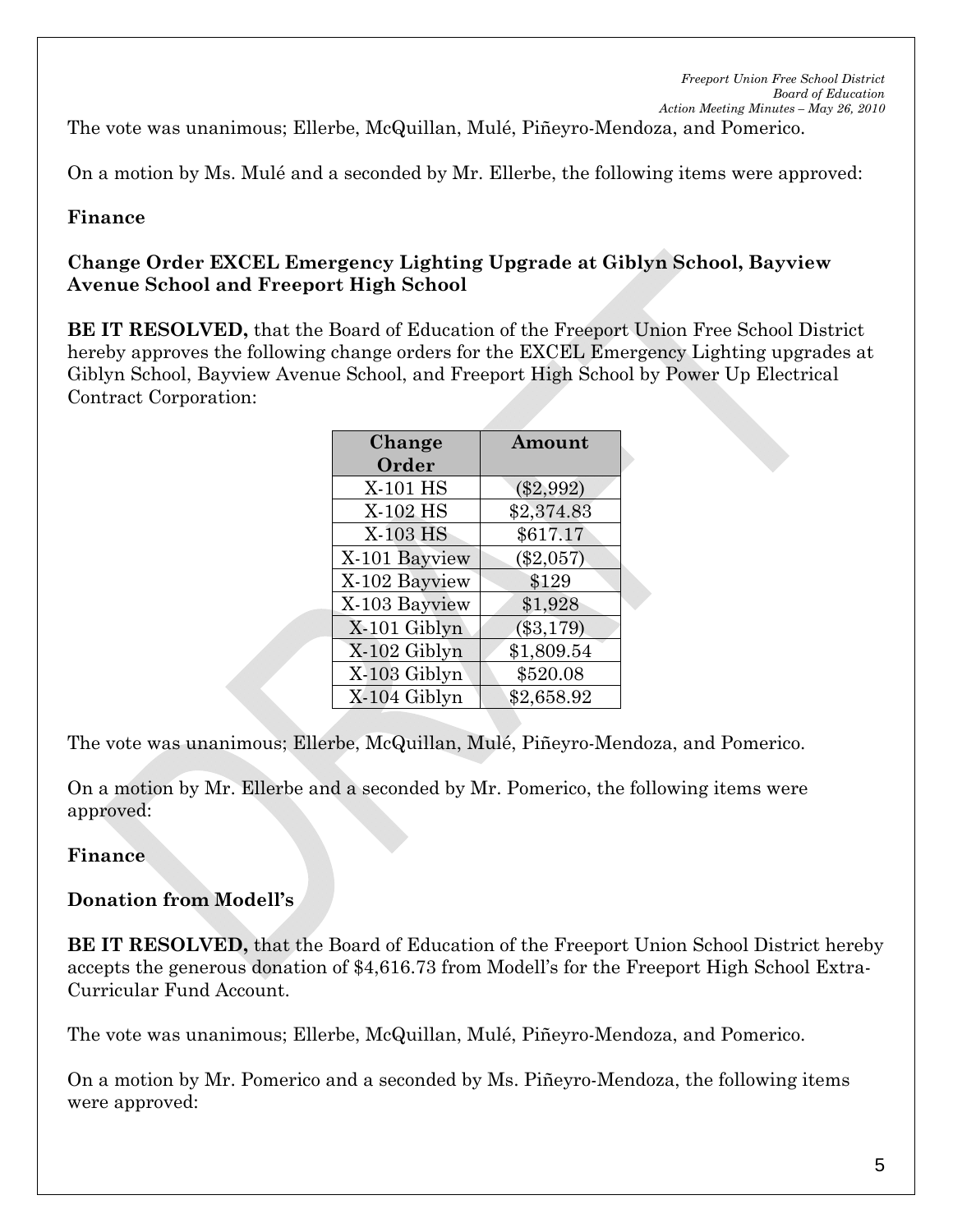## **Finance**

## **Donation from Oriental Trading**

**BE IT RESOLVED,** that the Board of Education of the Freeport Union Free School District hereby accepts the generous donation of gift cards in the amount of \$1,200 from Oriental Trading.

The vote was unanimous; Ellerbe, McQuillan, Mulé, Piñeyro-Mendoza, and Pomerico.

On a motion by Ms. Piñeyro-Mendoza and a seconded by Ms. Mulé, the following items were approved:

### **Finance**

### **Donation of Equipment from Dr. Sunhil Butani (Action Sports and Physical Therapy)**

**BE IT RESOLVED,** that the Board of Education of the Freeport Union Free School District hereby accepts the generous donation of the following equipment from Dr. Sunhil Butani of Action Sports and Physical Therapy.

Biodex Multi Joint Strength Training System - Dodd

The vote was unanimous; Ellerbe, McQuillan, Mulé, Piñeyro-Mendoza, and Pomerico.

On a motion by Ms. Mulé and a seconded by Mr. Ellerbe, the following items were approved:

### **Finance**

Acceptance of Paint and Painting Supplies Bid

**BE IT RESOLVED**, that the Board of Education of the Freeport School District hereby awards the following bid as listed in the attached Bid Award Report and as recommended in the attached bid recommendation, accepting the lowest responsible bid as per bid specifications, and reserving the right to increase or decrease quantities of each item as needed. (see attached) and:

**BE IT RESLOVED**, that the Board of Education of the Freeport School District in accordance with Section 103 of General Municipal Law accept the bid on behalf of the Nassau County Directors of Facilities Purchasing Consortium which include the following participating school districts: Bellmore Union Free School District; Carle Place Union Free School District; East Meadow Union Free School District; East Rockaway Union Free School District; Floral Park Bellrose Elementary School District; Freeport Union Free School District; Garden City School District; Great Neck Union Free School District; Hempstead School District; Herricks Union Free School District; Hewlett-Woodmere Union Free School District; Hicksville Union Free School District; Jericho Union Free School District; Lawrence Union Free School District;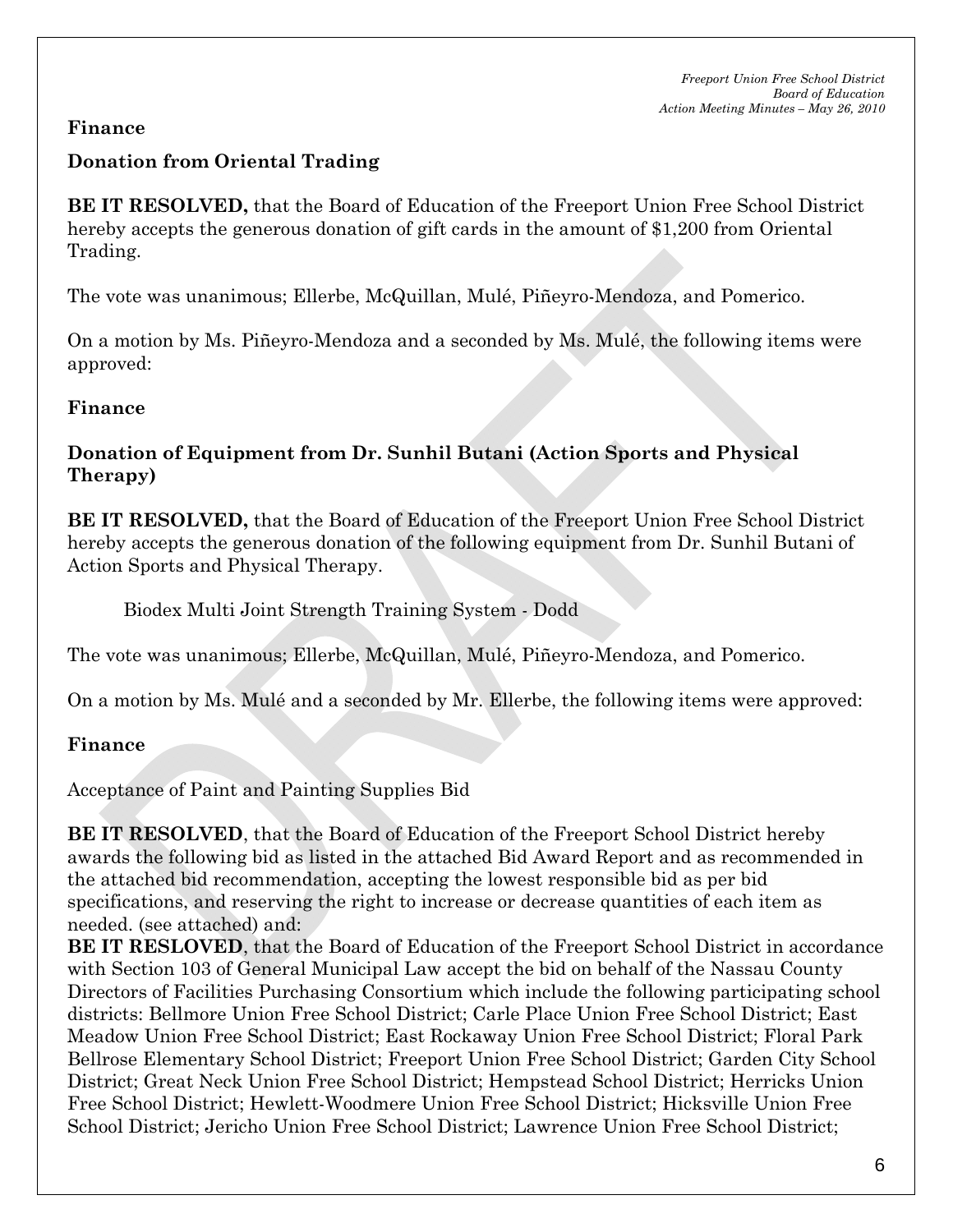Levittown School District; Malverne Union Free School District; Manhasset Union Free School District; Massapequa Union Free School District Merrick Union Free School District; Mineola Union Free School District; North Bellmore Union Free School District; North Merrick Union Free School District; North Shore Central School District; Oceanside Union Free School District; Plainview-Old Bethpage School District; Port Washington Union Free School District; New Hyde Park-Garden City Park Union Free School District; Rockville Centre Union Free School District; Seaford Union Free School District; Syosset Central School District; Valley Stream Union Free School District 30; Valley Stream Central High School District; Wantagh Union Free School District; Westbury Union Free School District; and West Hempstead Union School District (collectively referred to as the "Cooperative"). Bid for the term of July 1, 2010 through June 30, 2011.

The vote was unanimous; Ellerbe, McQuillan, Mulé, Piñeyro-Mendoza, and Pomerico.

On a motion by Mr. Ellerbe and a seconded by Mr. Pomerico, the following items were approved:

#### **Finance**

### **Change Orders – EXCEL-Bond Flat Roof Project at Freeport High School**

**BE IT RESOLVED,** that the Board of Education of the Freeport Union Free School District hereby approves the following credit change orders with Sea Breeze GC, Inc. for the Flat Roof Project at Freeport High School.

> X101 (\$86,000) X102 (\$20,000)

The vote was unanimous; Ellerbe, McQuillan, Mulé, Piñeyro-Mendoza, and Pomerico.

On a motion by Mr. Pomerico and a seconded by Ms. Piñeyro-Mendoza, the following items were approved:

#### **Education**

### **Resolution to Approve Student Travel to Norfolk, VA**

**BE IT RESOLVED,** that the Board of Education of the Freeport Union Free School District hereby authorizes the Freeport High School to conduct a field trip to Norfolk, VA from May 23rd through May 26th, 2010 for the purpose of learning the different classes of military ships and their respective roles in US military strategy. Students will travel to Norfolk by bus and will be housed overnight on the USS Iwo Jima on the return trip to New York as the ship participates in the annual Fleet Week observance.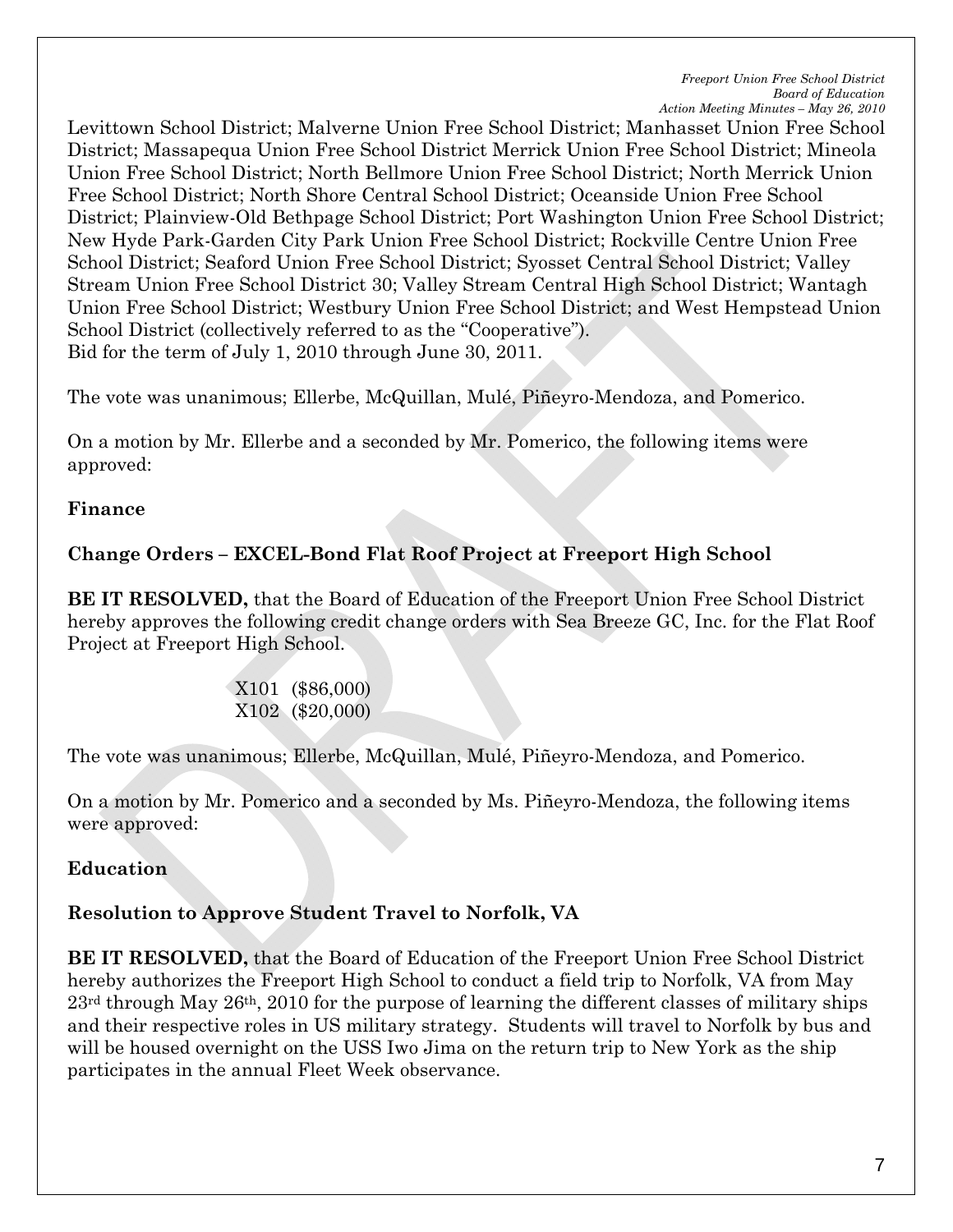**BE IT FURTHER RESOLVED,** that said authorization is subject to availability of chaperones and to Freeport High School's compliance with all insurance, health, safety and financial guidelines as indicated in the Administration Procedures.

The vote was unanimous; Ellerbe, McQuillan, Mulé, Piñeyro-Mendoza, and Pomerico.

On a motion by Ms. Piñeyro-Mendoza and a seconded by Ms. Mulé, the following items were approved:

### **Education**

## **Acceptance of a Scholarship from Bernard and Gladys Kalblan – Music & Art**

**BE IT RESOLVED,** that the Board of Education of the Freeport Union Free School District hereby accepts with gratitude, a generous donation of \$1,000 to be called the "Bernard and Gladys Kalban Music & Art Scholarship." A scholarship will be offered to all graduating students who demonstrate seriousness of purpose and talents of attending college with a goal of a degree in music or the arts. This scholarship is made possible by Philip Kalban, Jeffrey Kalban, Sidney Kalban and Lois Kalban Howes.

The vote was unanimous; Ellerbe, McQuillan, Mulé, Piñeyro-Mendoza, and Pomerico.

On a motion by Ms. Mulé and a seconded by Mr. Ellerbe, the following items were approved:

### **Education**

#### **Acceptance of a Scholarship - The Superintendent's Scholarship Awards - (International Eagle Award, International Association of School Business Officials)**

**BE IT RESOLVED,** that the Board of Education of the Freeport Union Free School District hereby accepts with gratitude a scholarship to be known as "The Superintendent's Scholarship Awards - (International Eagle Award, International ASBO) in the amount of **\$5,000,** on behalf of Superintendent Dr. Kishore Kuncham, which was received along with the Association of School Business Officials (ASBO) International Eagle Award. The criteria and the recipients will be determined by Superintendent Dr. Kishore Kuncham.

The vote was unanimous; Ellerbe, McQuillan, Mulé, Piñeyro-Mendoza and Pomerico.

On a motion by Mr. Ellerbe and a seconded by Mr. Pomerico, the following items were approved:

## **Education**

**Acceptance of a Scholarship from the Congregation B'Nai Israel**